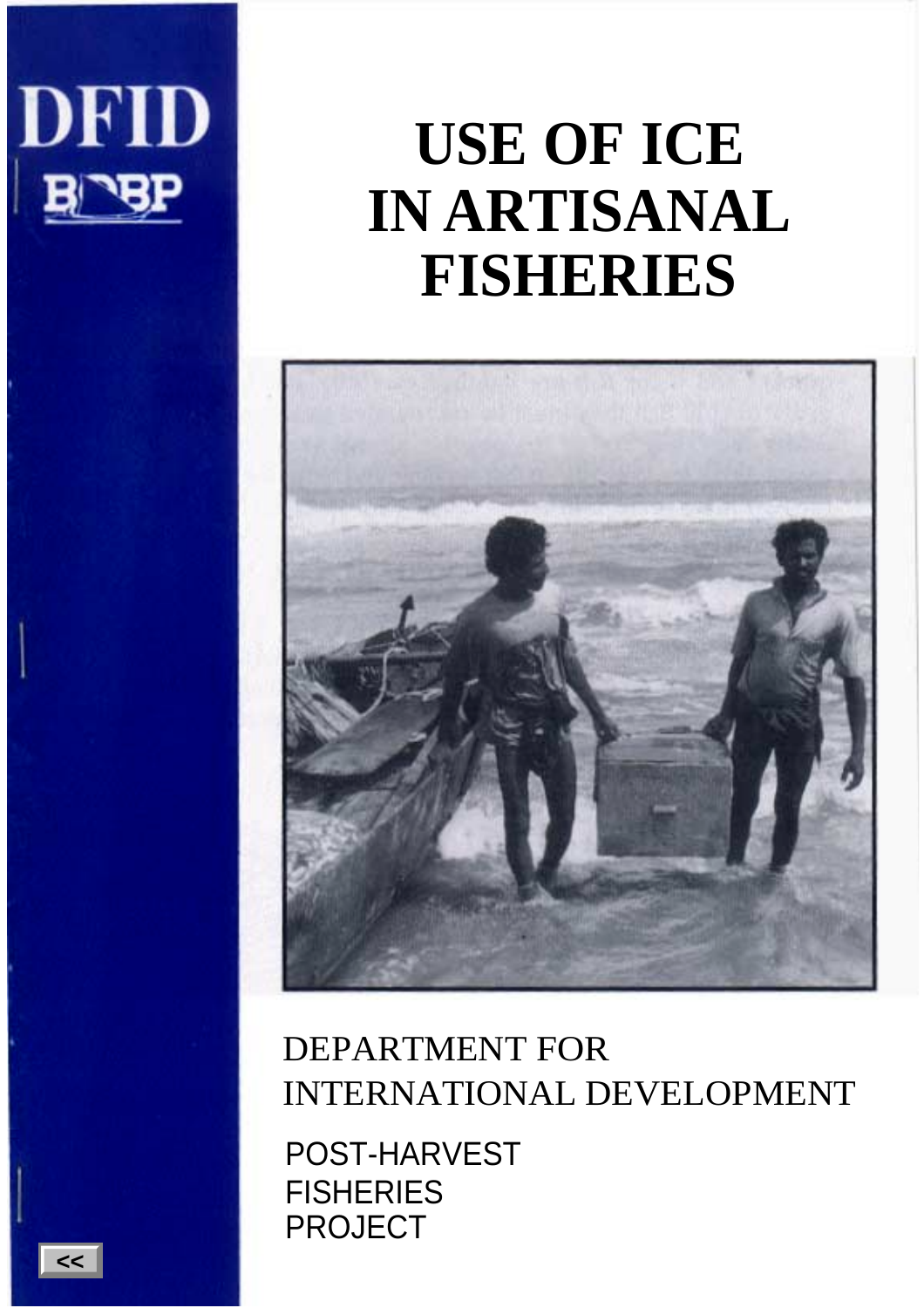#### **WHY USE ICE?**

**Fish spoilage is <sup>a</sup> one-way process; fish will lose quality after death and eventually become unfit for consumption. Failure to keep fish cool immediately after harvesting will accentuate spoilage at <sup>a</sup> later stage in its distribution.**

**Chilling is an effective way of reducing spoilage in fish if it is done quickly and if the fish are handled carefully and hygienically. In order to chill fish they must be surrounded** by **<sup>a</sup> medium which is colder than they are: of the possible alternatives, ice has much to commend it. Ice slows down fish spoilage and helps the fish command the best price in the market.**

#### **INSULATED FISH BOXES**

There are various methods of carrying and storing hsh both on the fishing craft at sea and on shore. Many of these methods utilise some form of container. Containers help to reduce damage to the fish during handling and allow more efficient marketing. Typical examples of containers are bamboo and palmvrah baskets, wooden crates, pots and buckets.

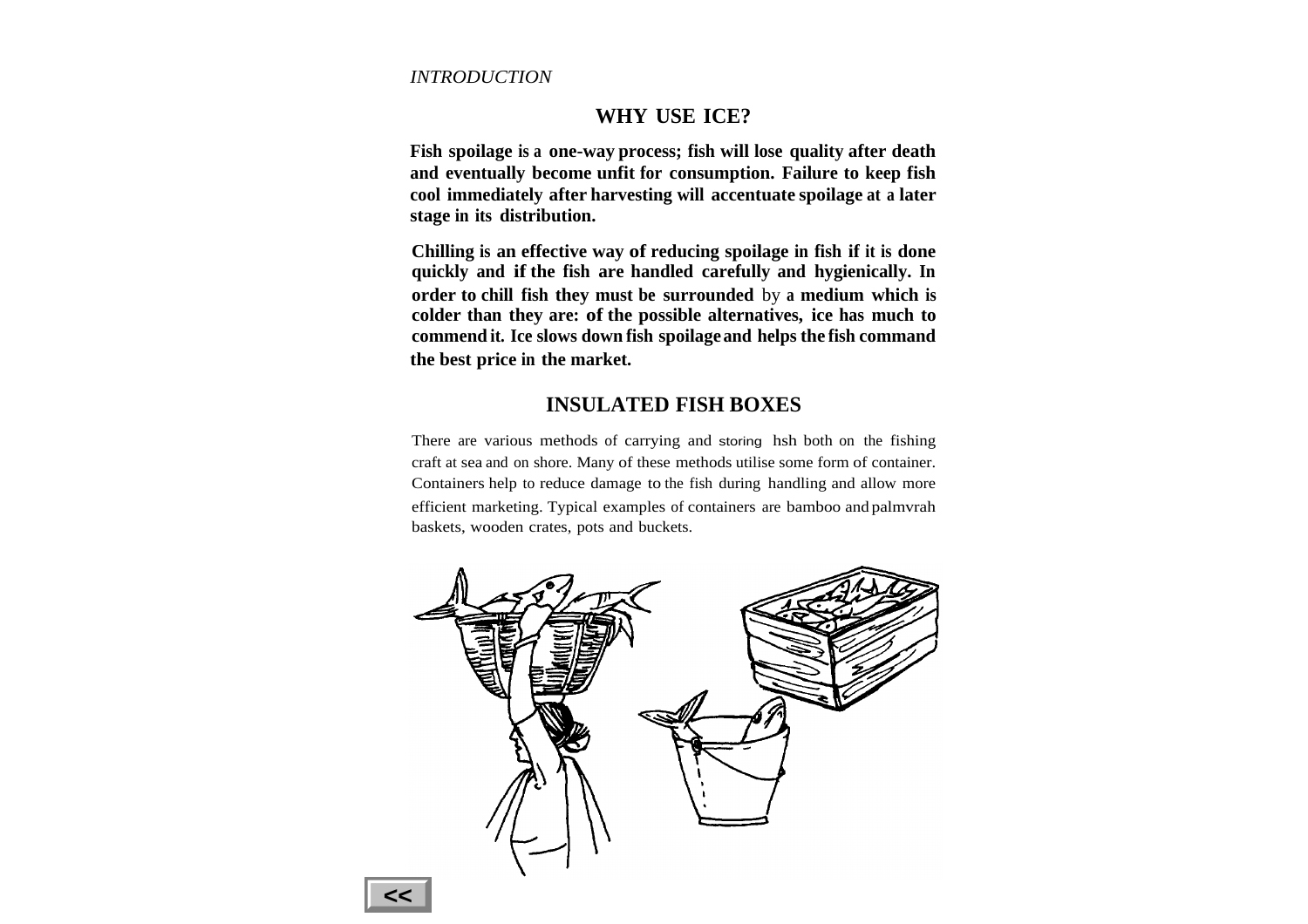Ice can he used most effectively in combination with an insulated boy. Insulated boxes offer the following advantages over uninsulated container:

\* **Less ice required to chill** fish

#### \*Less **ice required to keep fish cold.**

This is because warmth from the outside cannot penetrate the insulation and wastefully melt the ice. as happens in an ordinary container.



*Traditional box - the Insulated fish box - sun's heat sun melts the ice cannot penetrate the insulation.*

*The net result is that the cost of keeping the fish fresh is much less.*

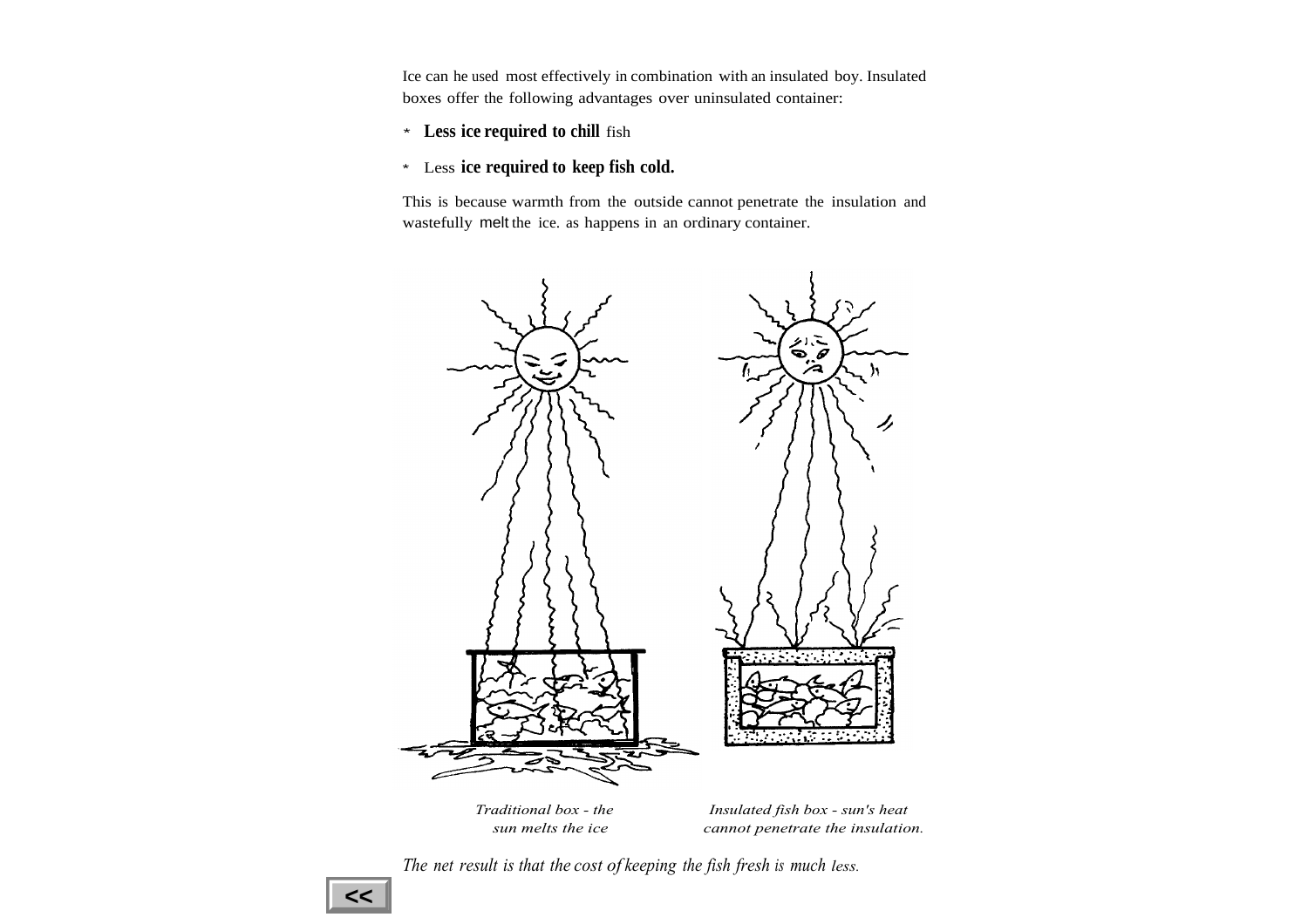## **HOW TO MAKE INSULATED FISH BOXES**

There are differentinsulation materials, such as cork, glass fibre, polystyrene, kapok and saw dust. But styroform and polyurethane foam are the materials most widely used.To make insulated boxes, an insulating material is best packed between two layers of strong, waterproof, non-absorbent board, such as fibreglass (Fibre Reinforced Plastic, FRP. also known as GRP) or High Density Polyethylene (HDPE). At a more local level, Galvanised Iron (GI) or wood also gets to be used.





*Plywood (left) and FRP ice boxes on the beach*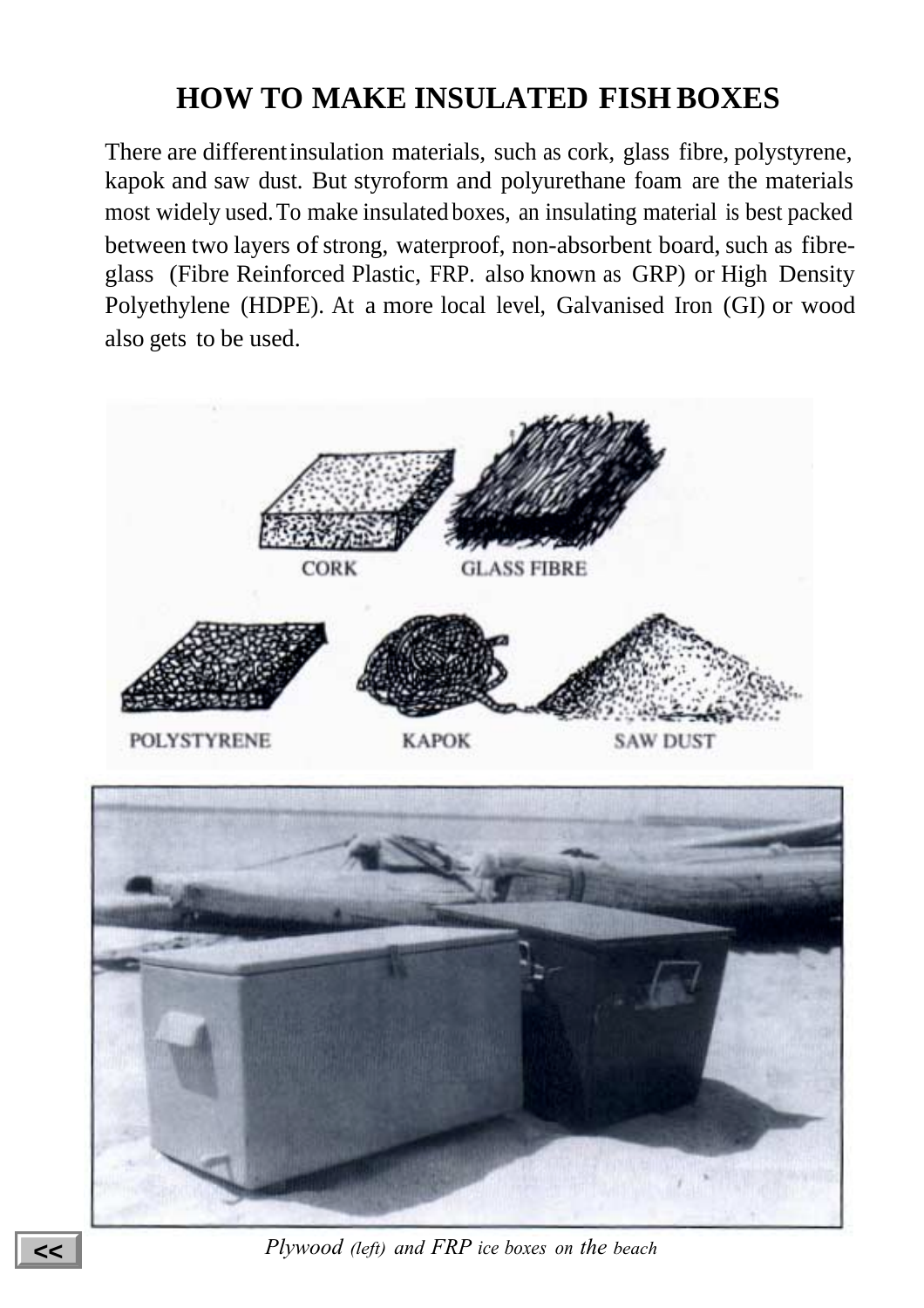#### **MAKING THE MOST OF WHAT YOU HAVE AT HAND**

**1. Simple insulated containers and boxes** can be made by wrapping gunny or any lightweight, low-cost material around <sup>a</sup> water—tight container, such as an aluminium bucket or fish container, and keeping this dry with <sup>a</sup> plastic hag tied around the outside. The container should have <sup>a</sup> tight-fitting lid to stop warm air from melting the ice too quickly.

Tests show that ice stored in this type of container will last twice as long as ice in an uninsulated container.



**2. A simple bamboo or palmyrah root basket** can he used by lining it with leaves. plastic. coconut fibre or palmyrah leaf matting:

These baskets will need to be covered with lids made of wood. tin or gunny. These should be thick and light. The leaves, coconut fibre. and matting must he replaced every time the basket is used.







*REMEMBER: The insulation material should be kept as dry and* as *thick as possible.*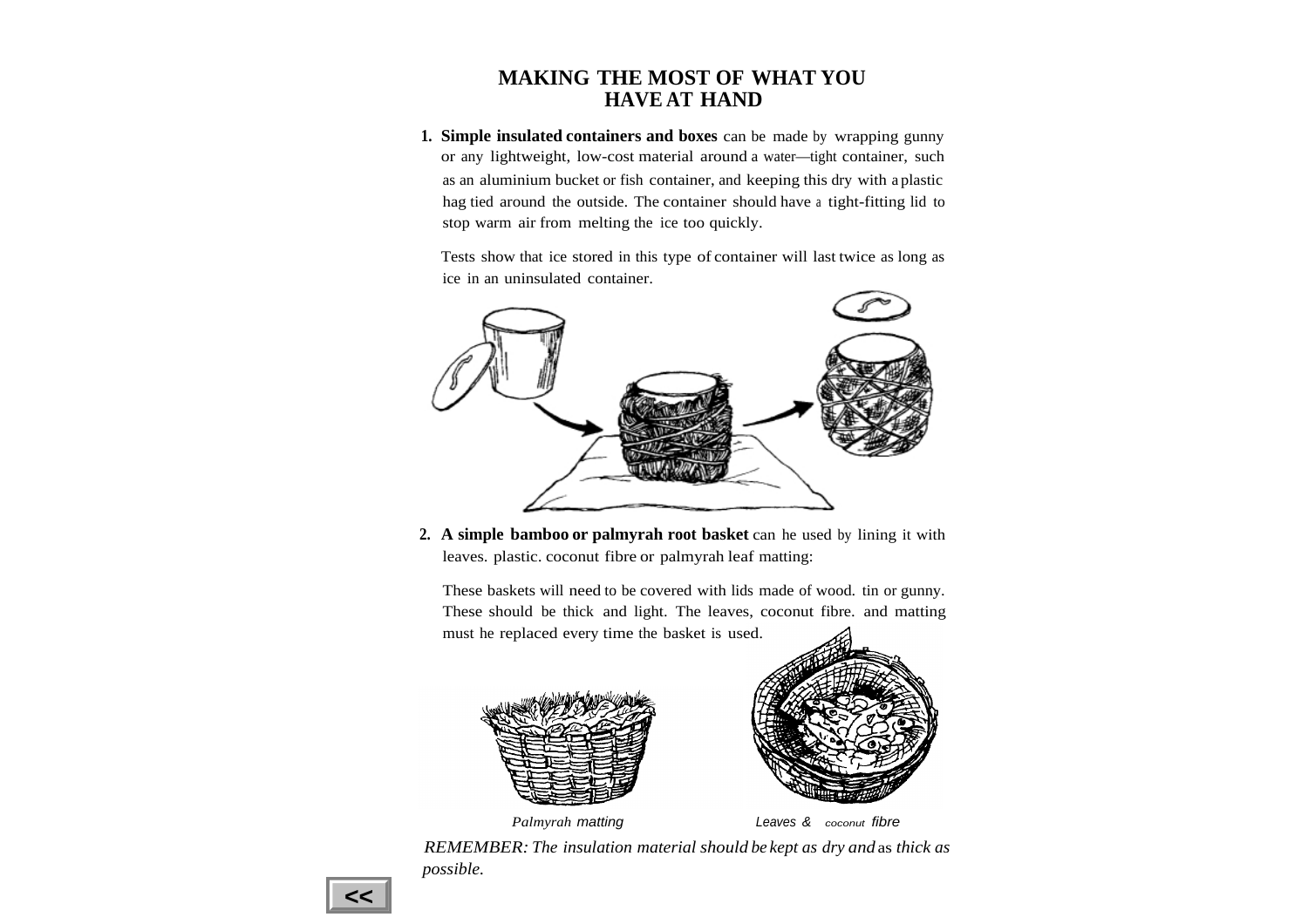## **PROBLEMS WITH INDIGENOUS ICE BOXES**

Indigenously produced ice boxes, made using GI or wood, are manufactured to meet a specific need of aspecific fishing craft. They serve a useful purpose. However, problems faced by fishermen using these boxes are:

- *\* short life span*
- *\* insufficient insulation, requiring more ice to be carried than is required*
- *\* heavy to handle*
- *\* often enable growth of micro-organisms.*



The indigenous ice box — *heavy* to handle.

## MAKING **A MORE EFFICIENT ICE BOX**

A good ice box has the following properties:

- *\* retains ice for an optimum period*
- *\* serves the purposes adequately and is economical*
- *\* lasts long, with minimum maintenance*
- *\* is easily, and locally, repairable*



*A good ice box.*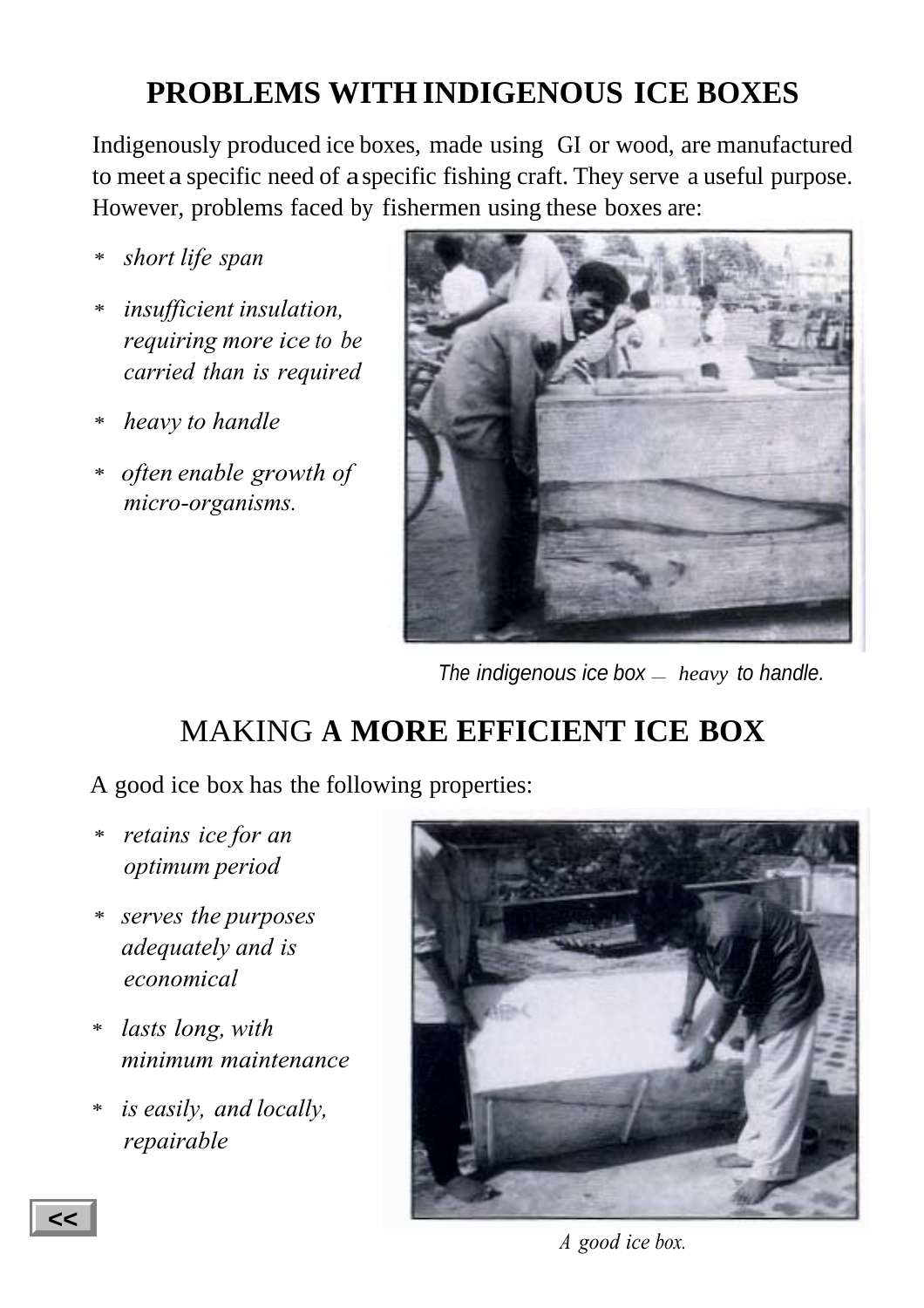## **CONSIDERATIONS IN SELECTING A SUITABLE ICE BOX FOR USE ONBOARD**

For using onboard the fishing craft, a good ice box should have the following properties:

- can hold all sizes of different varieties of fish caught by the fishing craft:
- can fit into the craft, without impeding the crew in their regular work;
- can withstand rough sea conditions, is rustproofand does not get easily damaged due to pitching and rolling while onboard and while handling on shore; metal clamps and buckles avoided to the extent possible.
- can retain the ice (and fish) long enough to condition; land the catch in prime
- is light in weight and can be easily handled well as on shore; by the crew onboard as
- can be cleaned easily;
- is fitted with a drainhole (with a plug).



Ice box on traditional Nava

REMEMBER: The method and duration of fishing done, varieties offish targeted, their disposal patterns, availability of ice/ice plants in the area, and economics of operation are some of the factors which determine an ideal ice box for a particular fishery.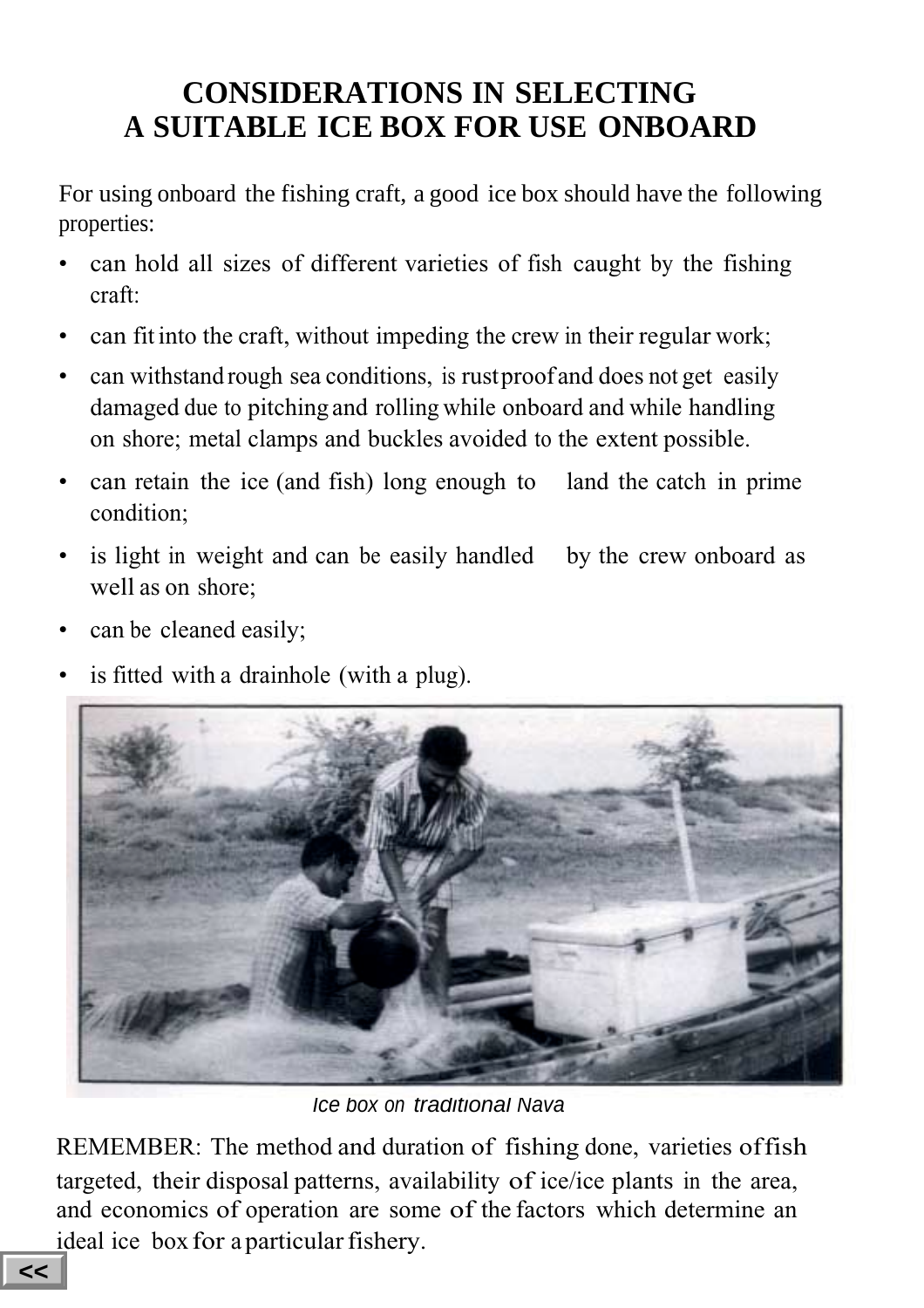### **EXAMPLES OF ICE BOXES DEMONSTRATED BY** THE **DFID POST-HARVEST FISHERIES PROJECT**

Some of the boxes developed/promoted by the DFID Post-Harvest Fisheries Project are:

1. 200 Kg FRP Box

| Insulation               |                                   | 70 mm polyurethane sheets, or PUF injected                                                                                                                                                                                                                    |
|--------------------------|-----------------------------------|---------------------------------------------------------------------------------------------------------------------------------------------------------------------------------------------------------------------------------------------------------------|
| For use on               | ÷                                 | Fishing craft > 30' operating large/medium mesh gill nets.                                                                                                                                                                                                    |
|                          |                                   | Also, as portable ice boxes for use on shore by women's<br>groups.                                                                                                                                                                                            |
| Other sizes<br>available | $\mathcal{L} \subset \mathcal{L}$ | Other boxes in FRP include, $100 \text{ kg}$ , $65 \text{ kg}$ and $35 \text{ kg}$ boxes,<br>used onboard different fishing craft in different areas. The<br>35 kg ice box was specifically developed for the log<br>catamarans of Andhra Pradesh and Orissa. |
|                          |                                   | FRP ice boxes designed for mounting on bicycles for<br>cycle-traders are in use in Sri Lanka.                                                                                                                                                                 |

**Guide price Rs.50/- per kg.**



*NOTE:* FRP is a versatile material, which can be used to construct boxes of any required size indigenously by any competent FRP unit. Repairing the FRP boxes is also easy wherefacilities are available.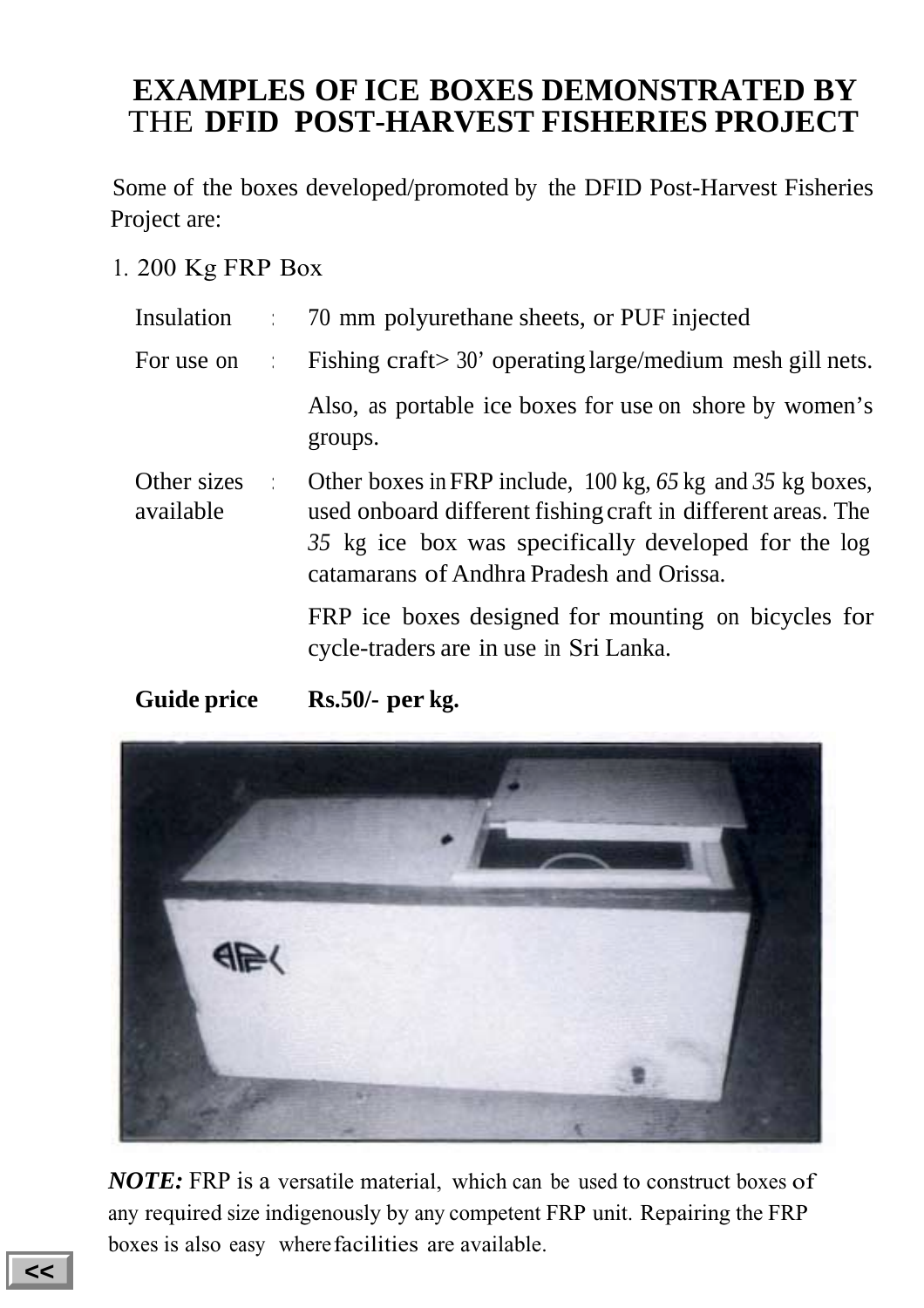### **2. 100 Lt HDPE ("Sintex" type) Box**

Insulation 40 mm polyurethene foam injected

Other sizes available Various kinds of fishing craft, depending on the capacity, and also as portable ice boxes for onshore usage.

**Guide Price: Rs. 40/- per Litre.**



*NOTE:* HDPE is cheaper than FRP Also, being factory made, HDPE boxes are more sleek, andprovide a range ofchoicesfor thefisherfolk

Besides, the DFID Post-Harvest Fisheries Project has also demonstrated an ice box made of canvas, for use on catamarans in Tamil Nadu.



Ice box made ofcanvas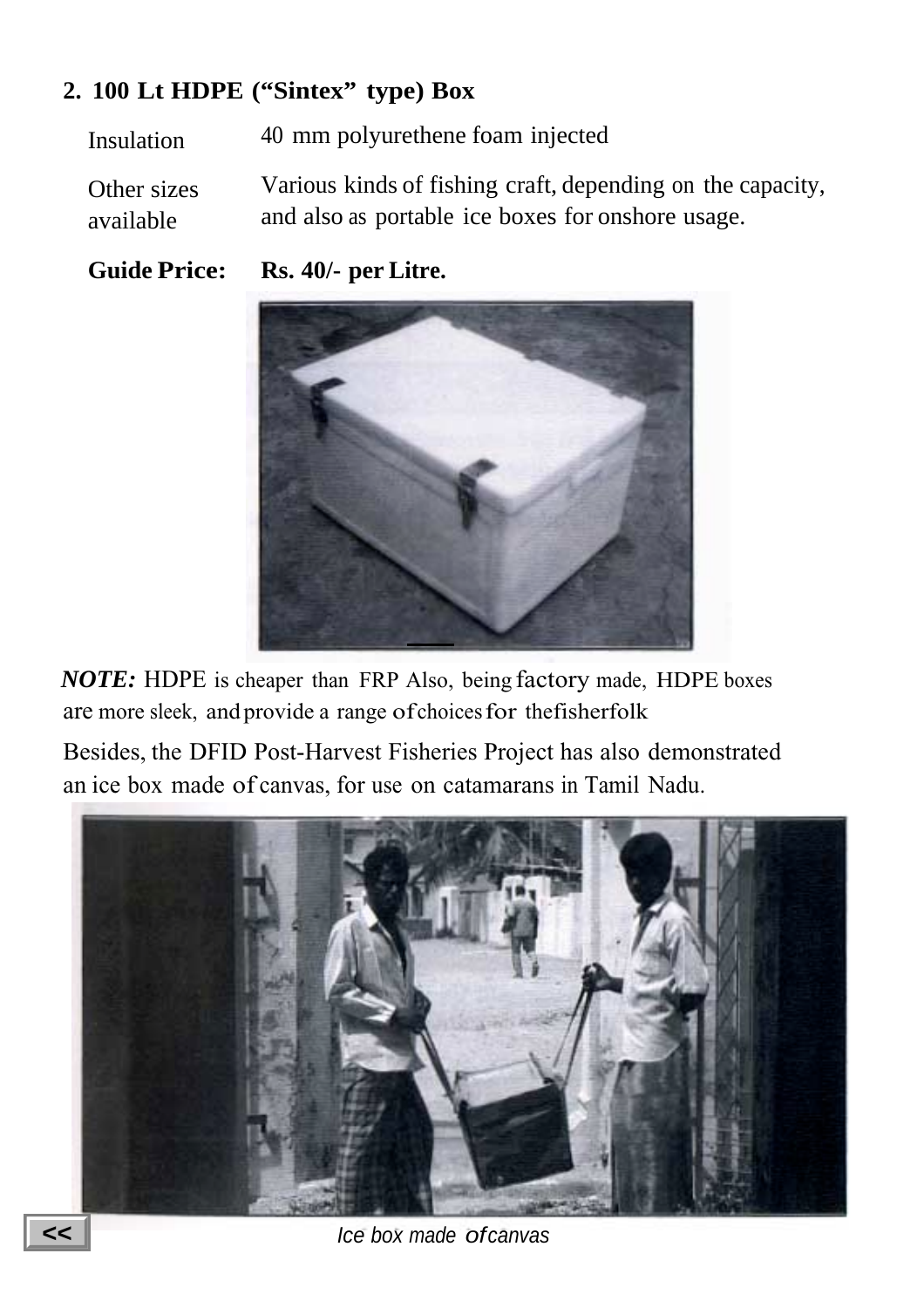### **GOOD MANAGEMENTPRACTICES FOR USE OF ICE BOXES ONBOARD**

*REMEMBER: A good quality, expensive ice box needs as much care and attention as an indigenous, less expensive ice box.*

For ensuring efficiency and long life, certain precautions have to he taken.

### DON'TsDo not expose the box to direct sunlight. Exposure to heat causes bulging and disfigurement.  $\times$  Carrying block ice and crushing it in the box damages both the box and the fish. Do not open the lid frequently. Do not allow air to enter inside through gaps etc. Do not allow water to enter inside the walls. Do not use the box when water is observed between the walls. Do not reuse the remaining ice from the previous trip. Avoid longer fishing hauls, and delays in putting the catches in the box. Spoilage is an irreversible process. The boxes, ifnot cleaned periodically, could harbour organisms responsible for spoilage. Melt water in the box could bleach and discolor gills, reducing value. $\times$  Rough handling causes cracks and other damages, reducing efficiency and longevity of the box. Drain holes are often installed by piercing through the walls *after*the box has been constructed; improper sealing causeswater

to seep in and damage the box.

**<<**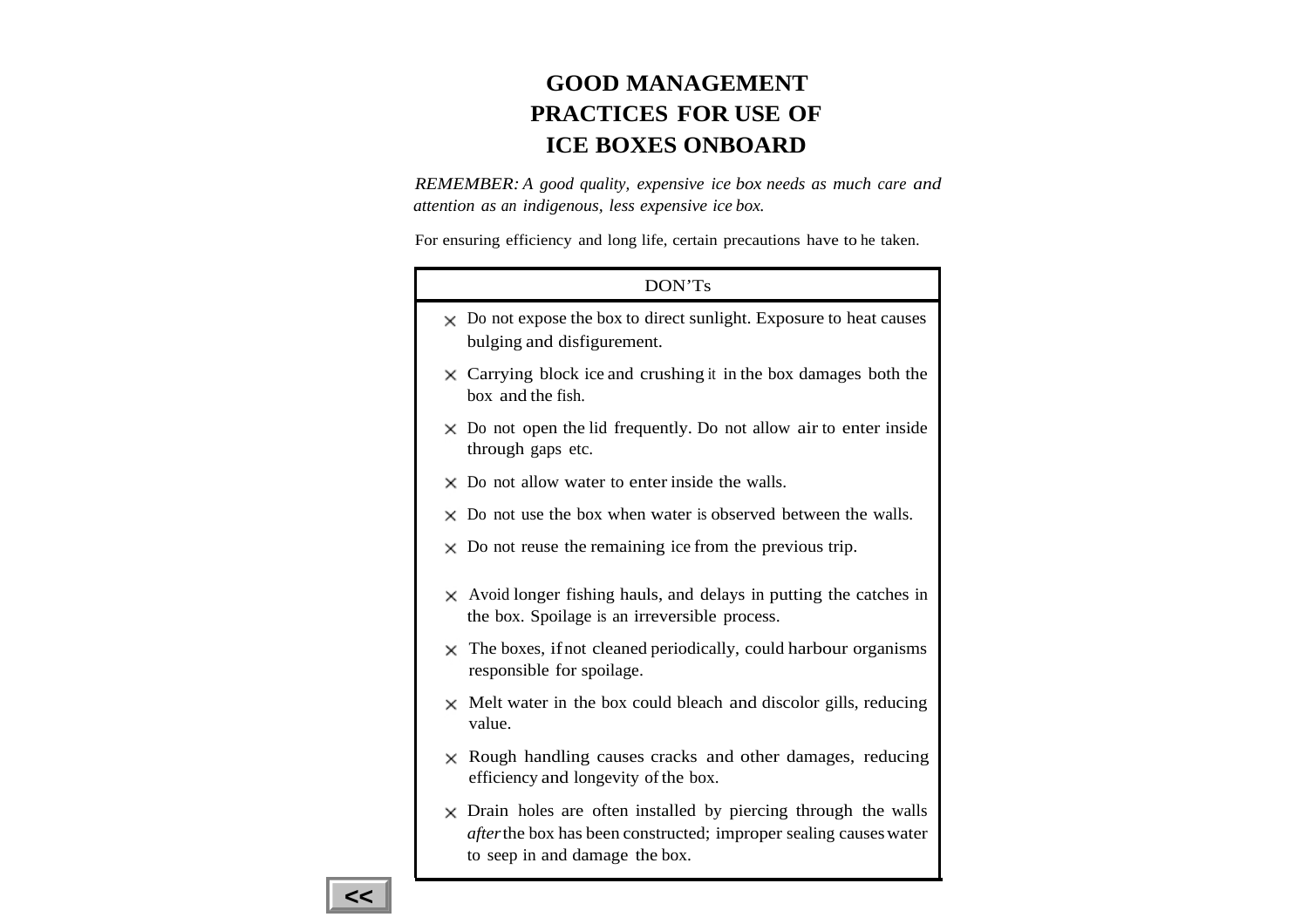

#### DOs

- $\angle$  Keep the box under covers during day time. When bulging is observed, stop using the box until it is repaired.
- $\triangle$  Carry only crushed ice in the box.
- Open the lid only when keeping the fish in the box. Ensure that the lid closes properly, sealing air passages.
- $\blacksquare$  Inspect the box periodically to see if water is seeping in.
- Get the box repaired immediately to removewater between walls.
- $\angle$  Carry fresh ice for every fishing trip. Reusing ice can actually hasten spoilage.
- Shorter fishing hauls and quick chilling on hoard ensure best quality.
- Clean the box after every use.
- Allow melt water to flow out through the drain hole.
- Handle the box with care. Ensure that it is not kept under stress. and that cracks do not develop.
- Ensure that the entry and exit points are properly sealed, and remain so throughout the life of the box.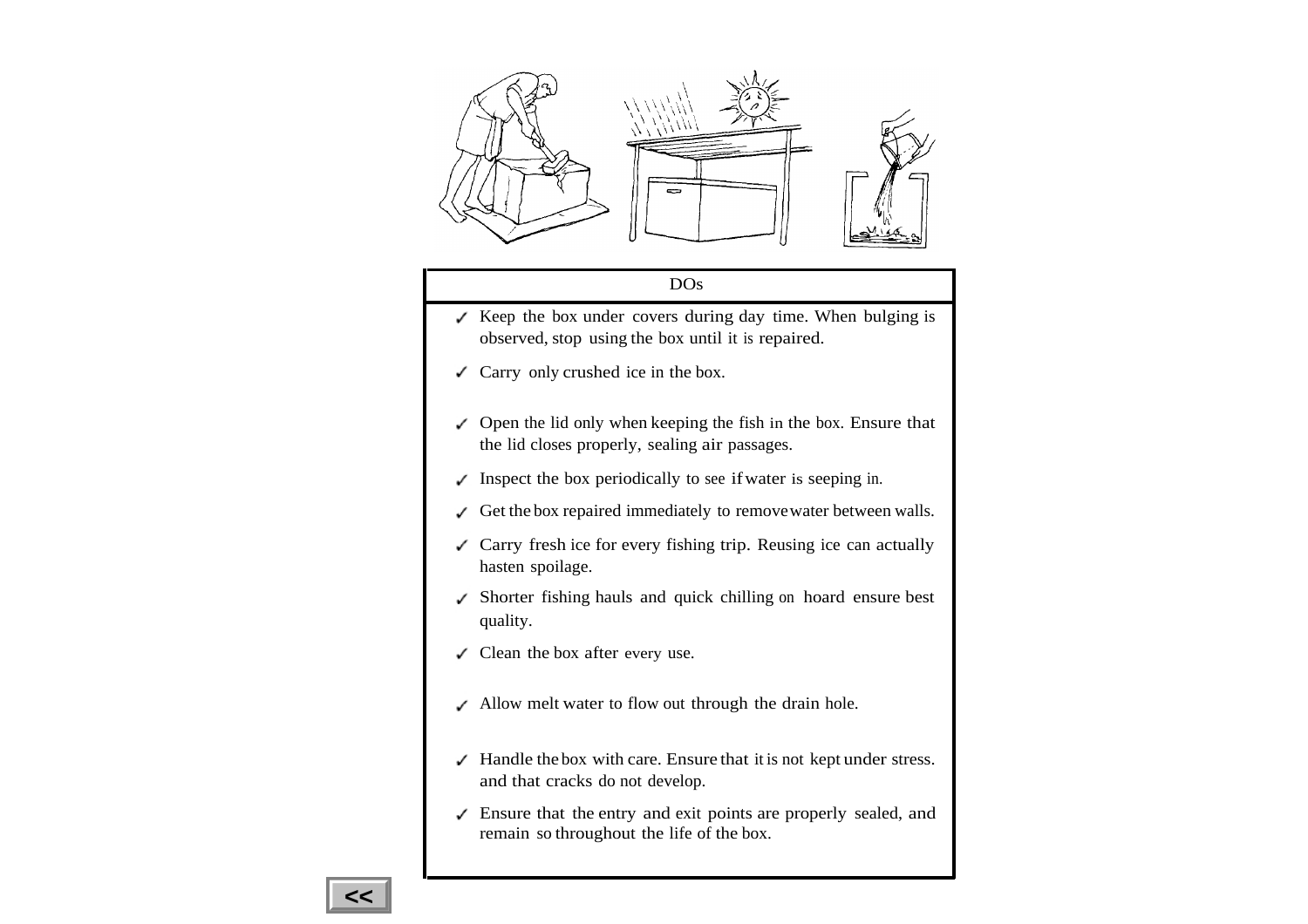### **CHECKLIST FOR OBTAINING A SUITABLE ICE BOX**

*Before you buy or make a box, check thefollowing:*

- *Is size of box suitable for the size and quantity of the varieties of fish you normally capture?*
- *Is the box light enough to lift when full, so thatit can be carried easily?*

*Is the box easy to clean?*

- **Is there <sup>a</sup> drain hole at the bottom?**
- **Is the insulation** *thick enough and well protectedfrom getting wet?*
- *Is there a tight fitting lid with seal?*

*Can the box be repaired locally?*



Checking the *ice* box

### *CAUTION:*

When using an ice box, keep observing for symptoms such as these:

- \* **bulging lid, walls or bottom;**
- \* **water in between walls; this is observable as dark patches on the walls and also by increase in** weight of the box;
- \* **rusty or broken hinges and clamps; they will lead to air and water penetration and decreased efficiency of the box.**
- \* **ifsuch problems are encountered, make sure to get them repaired before using the box again.**



Ice box with broken hinges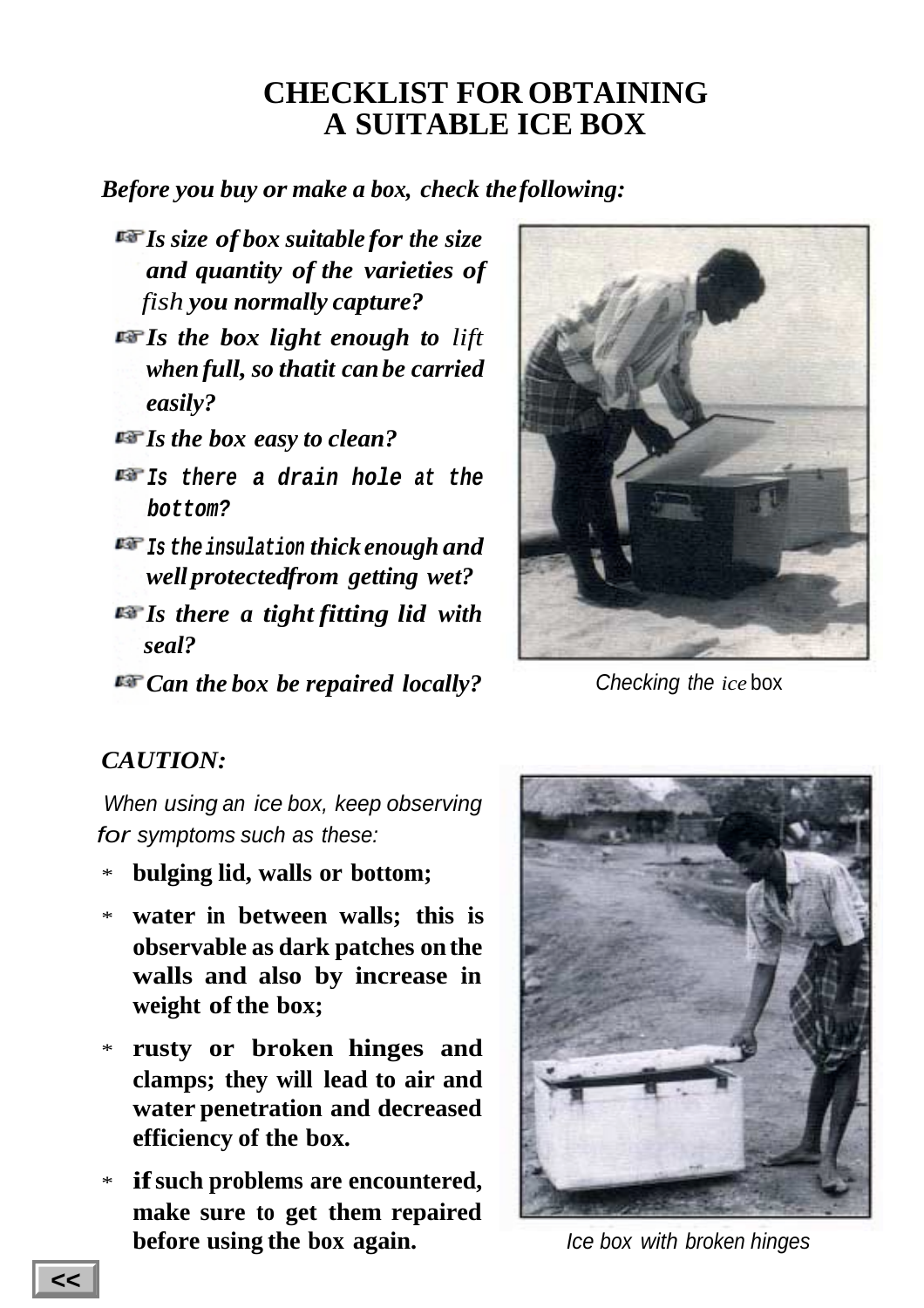### **ICE BOXES ON SHORE**

#### WHY ICE BOXES ON SHORE?

- \* Icc is not generally available in many fishing villages. Getting it from distant ice plants is expensive and time-consuming.
- \* Fish landings do not take place on time, and traders may not be always present to take away the landed catch on time.
- \* Fish landed in the afternoon can often be marketed only the next morning.
- \* Regularavailability of icein the village itself has often worked as a lever to get good prices for the fishermen from traders.
- \* Availability of ice in the village is beneficial to traders too, in that they get good-quality fish.

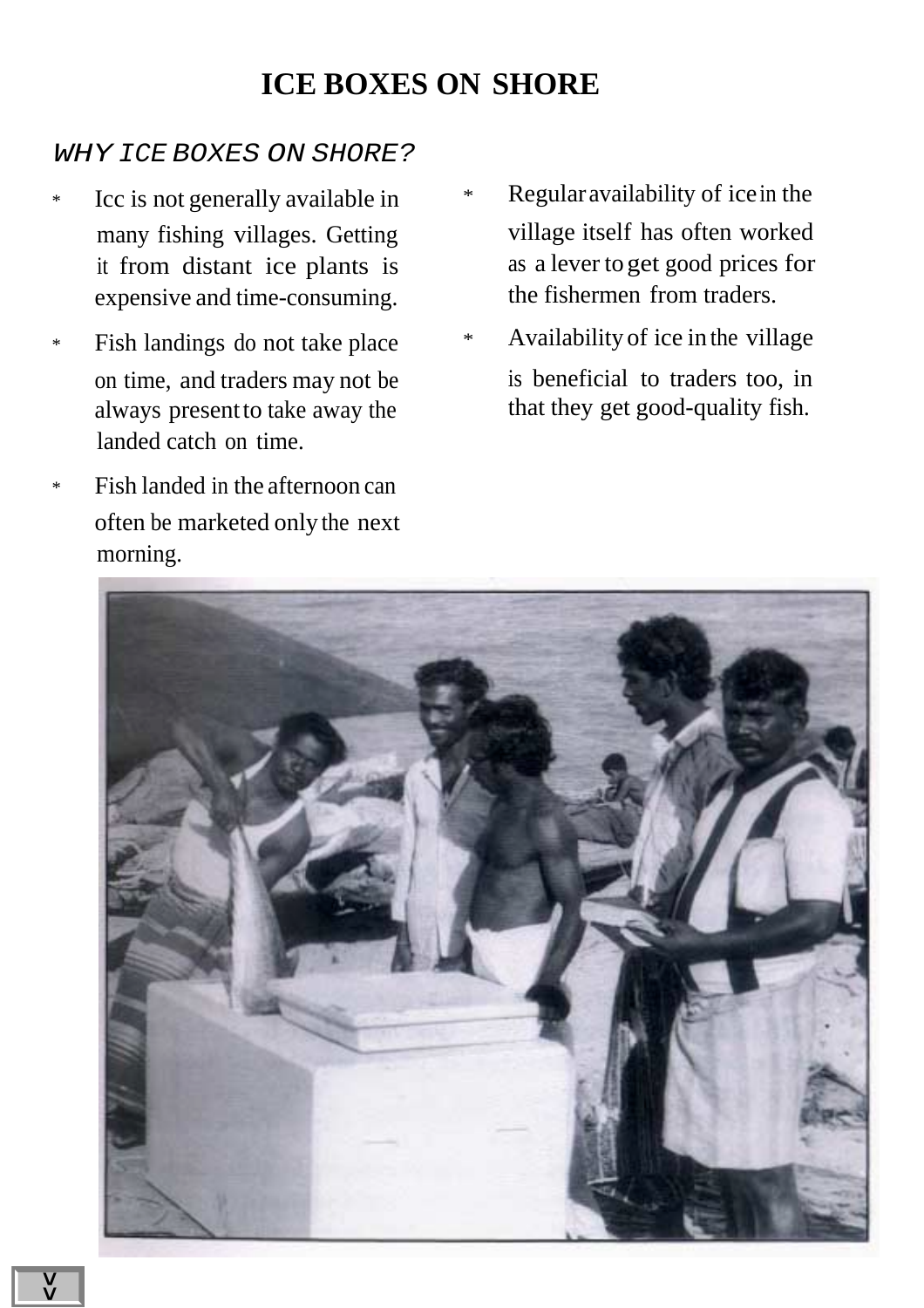#### **CHECKLIST FOR CONSTRUCTION OF A PERMANENT ICE BOX (PIB)**

When installing <sup>a</sup> permanen<sup>t</sup> ice box, <sup>a</sup> number of problems, not necessarily technical, come to the fore, and these have to be resolved before the PIB can he constructed. Being communityoperated. questions of responsibility for managemen<sup>t</sup> and maintenance become very iniportant. as also the fact of vested interests taking the advantage of the PIB. The following questions will need to be satisfactorily answered before the construction of <sup>a</sup> PIB can commence:



- Who will manage and maintain the PIB: Who will invest the working capital?
- Where is the nearest ice plant,and is sufficient quantity of iceavailable regularly?
- How can an individual fisherman ge<sup>t</sup> to use the PIB? If more than one fisherman makes use of it, how do they share the available space amicably?
- Is the land provided for the purpose problem-free?
- What will be the approximate quantity of fish that needs to be keptin the box daily?
- Will it be more useful to have <sup>a</sup> number of smaller boxes, to be used individually or by smaller groups, than one big ice box? Should the box be permanently constructed, or would movable ice boxes be <sup>a</sup> better option?

*NOTE It might be useful to* try *out afew smaller, movable insulated contamers tar the purpose initially, and once the teavihilitv and nicchwiics ofoperation have beeii worked* out *satisfactorily,* then *to go for <sup>a</sup> morepermanen<sup>t</sup> structure*

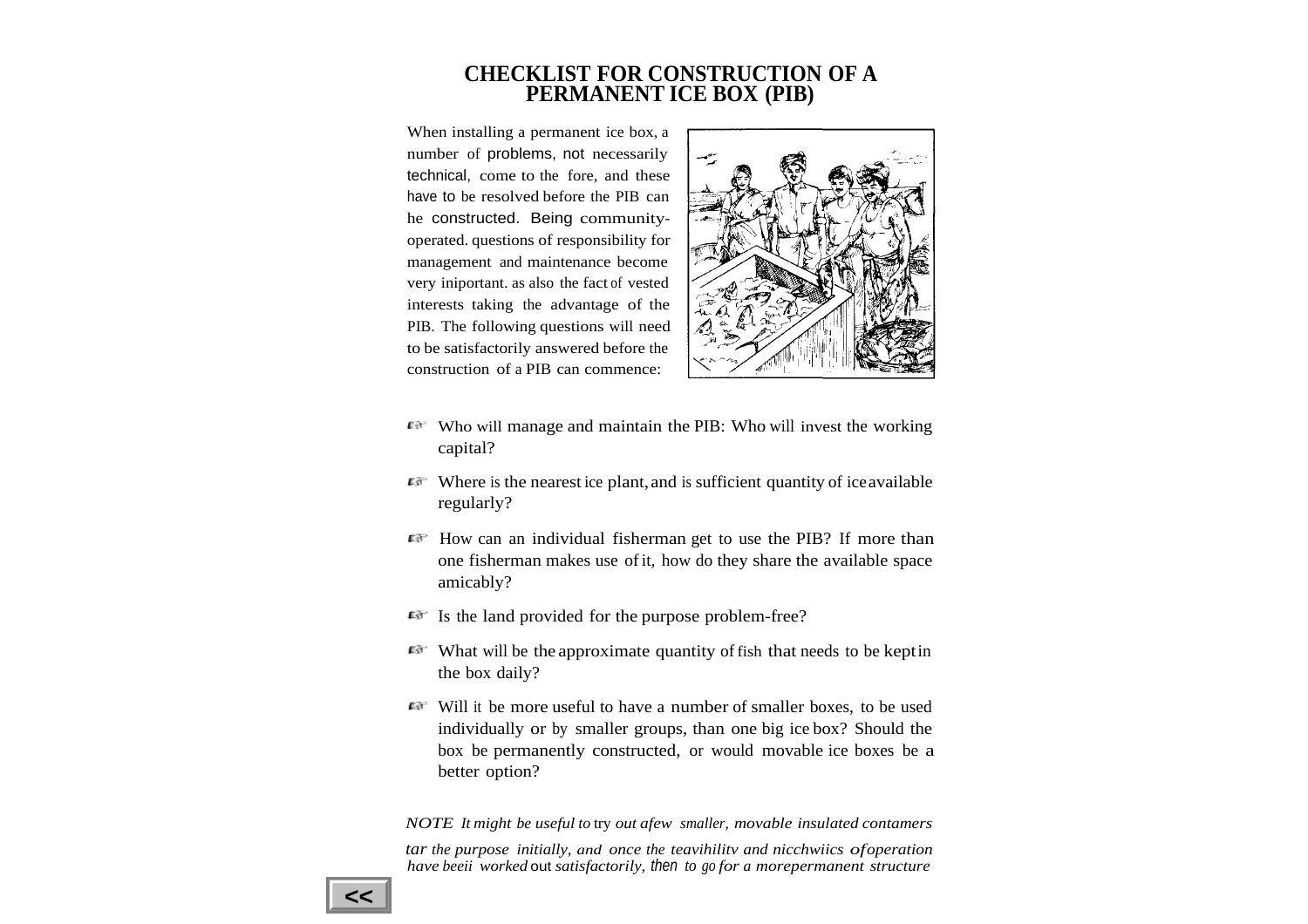#### SUGGESTED MANUFACTURERS

#### *A. FOR FRP ICE BOXES*

- 1. Ayyappa Boat Builders 15-6-2. Jagannaickpur Kakinada - 533 002 Andhra Pradesh
- 2. M/s. Orissa Marine Builders LtdChakrathirthaRoadPen thakota Pun 752 002 Uris sa
- 3. S & S Aqua Needs 17-14-11/1 Jayendra Nagar Near SBI Officers' Colony Kakinada 533 004 Andhra Pradesh
- 4. Ratnam Fibre Industries Mulapeta Road, Uppada 533 448 U Kothapalli Mandal East Godavari DistrictAndhra Pradesh

#### B. *FOR HDPE iCE BOXES*

Factory:

Sintex Industries Ltd Plastics DivisionKaloI 382 721 (N Gujarat)

Sintex Industries Ltd #301 Swapnalok Complex Sarojini Devi Road Secunderahad 500 003 Tel: 040-812360Fax: 040-8 1263 1

- 5. M/s. Baba Marine Works Chandrahhaga Konark. Pun District Uris sa
- 6. Essar Fibre Industries Kothapalli Road Uppada, U Kothapalli Mandal East Godavari District Andhra Pradesh
- 7. Intech Enterprises Factory : #34. tndustrial Estate Perungudi. Chennai - 600 096 Ph : 044-4961265
- 8. South Indian Federation of Fishermen Societies TC-20/8 16- 1. Karamana Melaranoor Road. Karamana Post Trivandrurn 695 002 Ph :0471-343711,343178 Fax : 0471-342053

KMS Traders (Authorised Dealer for Sintex) 3, lyya Mudali Street Chintadripet. Chennai - 600 002 Ph : 044-8549018Fax : 044-8549018